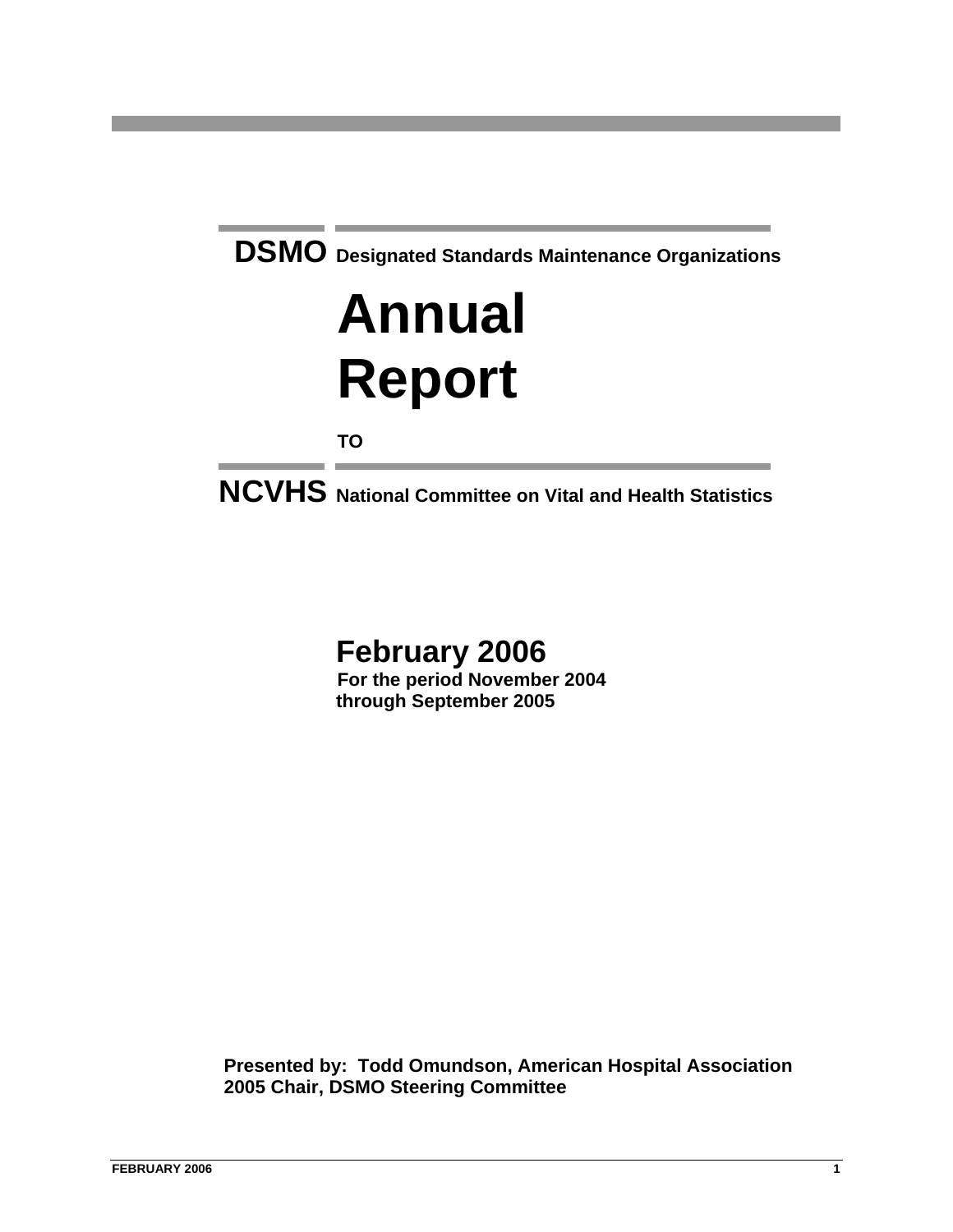#### **EXECUTIVE SUMMARY**

#### **Background**

On August 17, 2000 the Secretary, Health and Human Services (HHS) named six entities as Designated Standards Maintenance Organizations. They work together on the maintenance and development of HIPAA administrative simplification transaction standards. These six organizations are comprised of three Standards Development Organizations (SDOs): Accredited Standards Committee X12 (ASC X12), Health Level Seven (HL7), and the National Council for Prescription Drug Programs (NCPDP); and three Data Content Committees: Dental Content Committee (DeCC), National Uniform Billing Committee (NUBC), and National Uniform Claim Committee (NUCC). A steering committee was formed comprised of one voting member from each of the six organizations plus a non-voting liaison from HHS, specifically the Office of E-Health Standards and Service (OESS). The Steering Committee convenes at least monthly in order to arrive at a consensus on all requested changes submitted through the DSMO change request system to a HIPAA standard transaction.

#### **DSMO Change Requests – Monthly Batches (November 2004 – September 2005)**

The Designated Standards Maintenance Organizations continued to follow a routine working schedule since the previous report dated November 2004. Due to the timing of our Annual Report to NCVHS, the reporting periods have varied in length. Accordingly, the monthly averages in the table below are indicative of changes in volume over time.

This report covers 11 months; during this period the DSMO received only nine change requests. The monthly volume of submitted DSMO change requests dropped from 4.2 to 1.5. The number of change requests completing the DSMO process dropped from 2.2 to less than one per month. This represents a 64% decrease in both categories which is comparable to last year's drop off. It should also be noted that the DSMO denied one appeal this year.

One of the main reasons for the decline in change requests is a result of change requests being submitted directly to the SDOs rather than the through the DSMO change request system. The SDOs have indicated that they are tracking modifications to show DSMO change requests versus the SDO initiated changes. They also produce a change log appendix containing all changes incorporated into a revised implementation specification. Presently, all of the approved DSMO change requests are slated for implementation in the next version of the standard. Other changes not yet reviewed by the DSMO, will need to be evaluated when the updated HIPAA Implementation Guides are brought forward as the replacement to an existing standard implementation guide. Obviously, substantive changes will require an analysis of the cost and benefit associated with the adoption of these changes.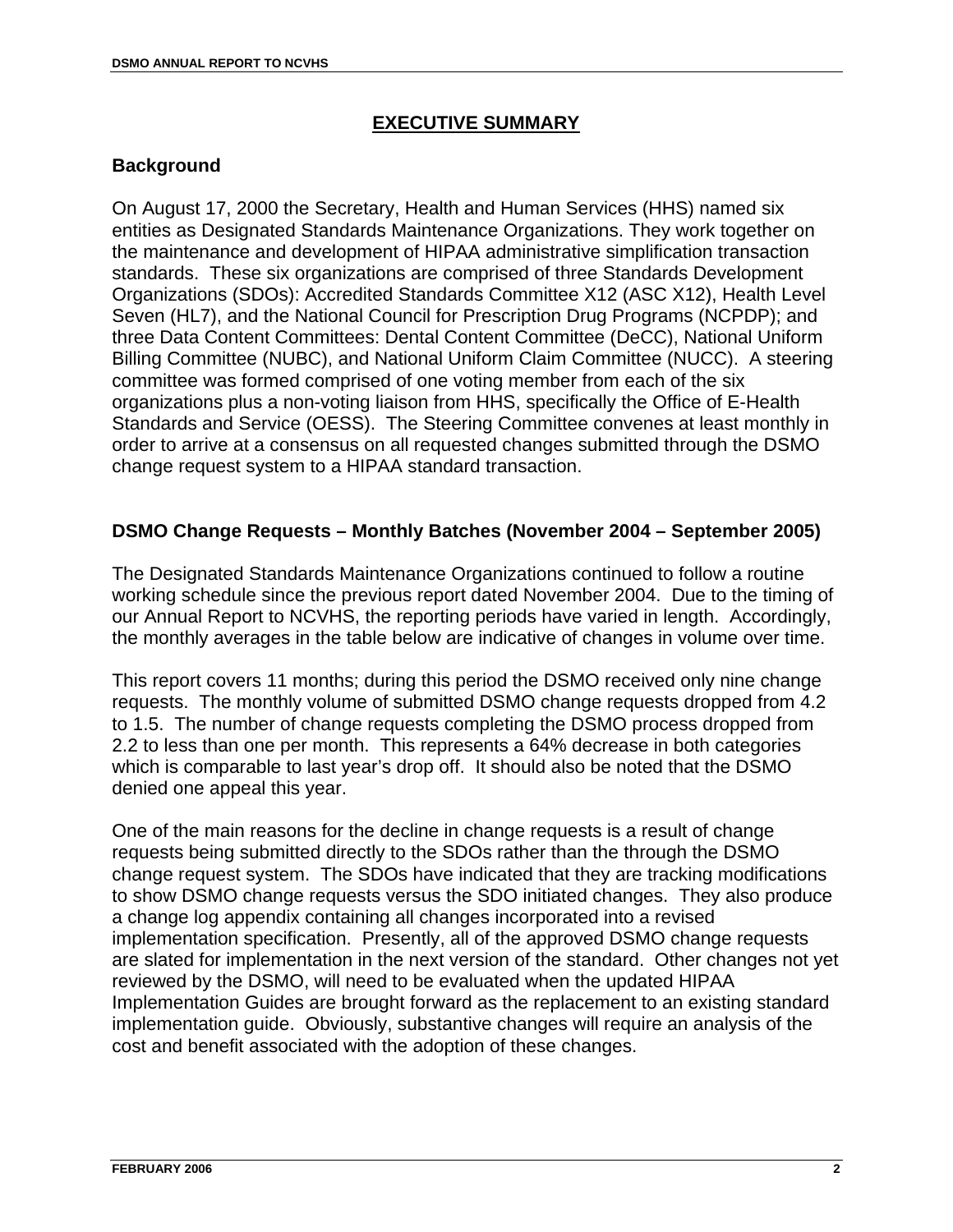| Requests by<br>Category by<br>Period                                    | July<br>$2001 -$<br>April<br>2002<br>(10)<br>Months) | Monthly<br>Average | May<br>$2002 -$<br>June<br>2003<br>(14)<br>Months) | Monthly<br>Average | July<br>$2003 -$<br>October<br>2004<br>(16)<br>Months) | Monthly<br>Average | November<br>$2004 -$<br>September<br>2005 (11<br>Months) | Monthly<br>Average |
|-------------------------------------------------------------------------|------------------------------------------------------|--------------------|----------------------------------------------------|--------------------|--------------------------------------------------------|--------------------|----------------------------------------------------------|--------------------|
| Total<br>Submitted                                                      | 143                                                  | 14.3               | 159                                                | 11.4               | 67                                                     | 4.2                | 17                                                       | 1.5                |
| Withdrawn<br>by<br>Administrator<br>before<br><b>DSMO</b><br>discussion | 9                                                    |                    | 6                                                  |                    | 17                                                     |                    | $6\phantom{1}$                                           |                    |
| Withdrawn<br>by submitter<br>before<br><b>DSMO</b><br>discussion        | 52                                                   |                    | 36                                                 |                    | 15                                                     |                    | $\overline{2}$                                           |                    |
| Total number<br>completing<br>the DSMO<br>process                       | 82                                                   | 8.2                | 117                                                | 8.4                | 35                                                     | 2.2                | 9                                                        | 0.8                |
| Appeals<br>withdrawn by<br>submitter                                    | $\overline{1}$                                       |                    | $\mathbf 0$                                        |                    |                                                        |                    |                                                          |                    |
| Appeals<br>upheld                                                       | $\mathbf 0$                                          |                    | 3                                                  |                    | 1                                                      |                    |                                                          |                    |
| Appeals<br>Denied                                                       | $\overline{5}$                                       |                    | $\overline{7}$                                     |                    |                                                        |                    | $\mathbf{1}$                                             |                    |
| Appeals<br>remanded                                                     | $\mathbf 0$                                          |                    | $\overline{2}$                                     |                    |                                                        |                    |                                                          |                    |

The Appendix to this report contains details on all change requests completed by the DSMO review process. The following is a comparative summary of the change requests, by category of disposition. The DSMO originally established eight broad categories, lettered A through H; I was added at the end of last year to account for recommendations for adoption of an updated HIPAA standard implementation guide and J ("Out of Scope") was added this year. An example of an Out of Scope change request would be a request for changes to transactions not named in HIPAA. This category was added on a prospective basis so as to not overstate disapprovals going forward, i.e., to keep category D (No Change) "pure".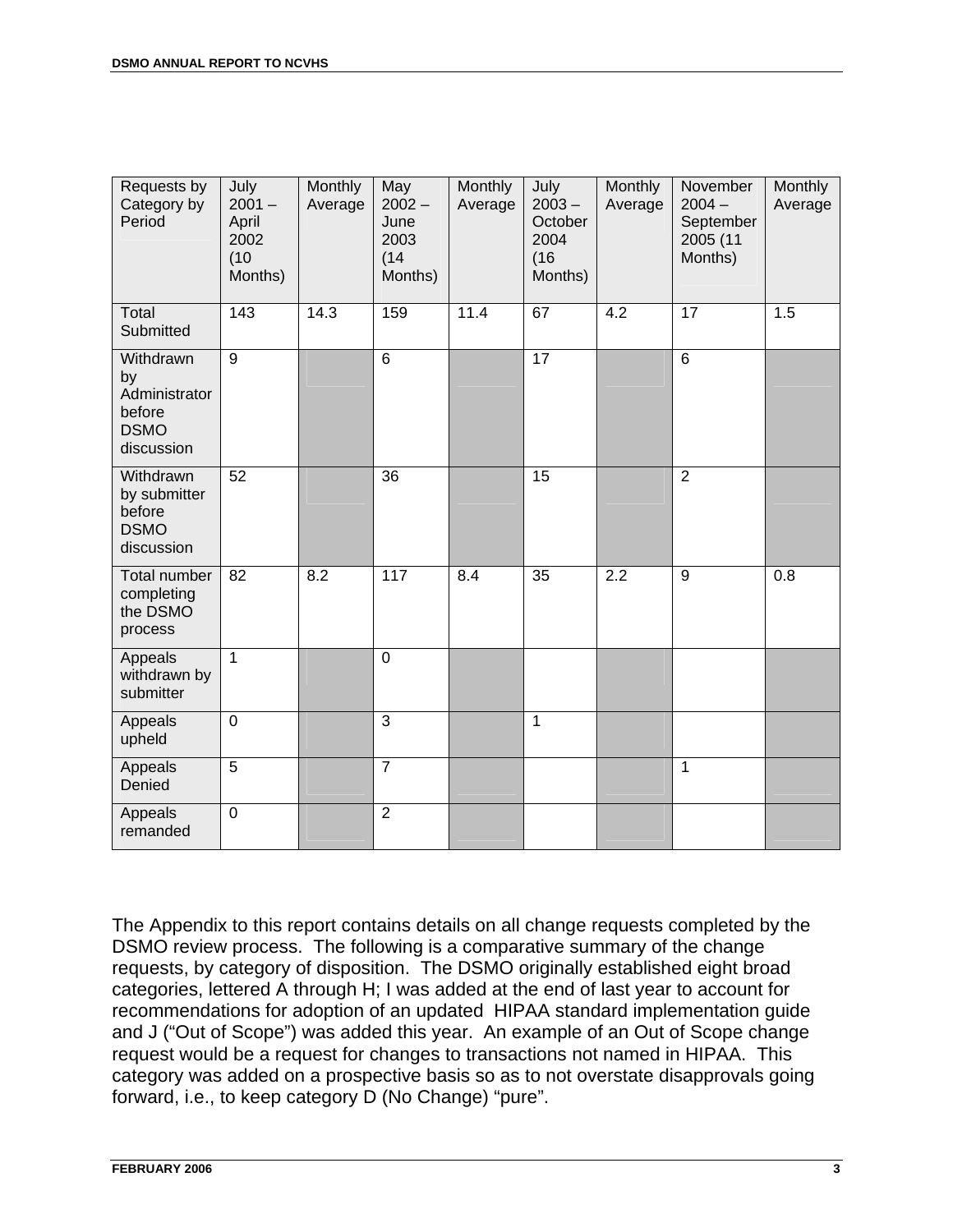The Appendix also contains a complete list of the above categories and their definitions, a guide to reading the DSMO request, and the actual requests sorted by category.

| Requests by<br>Disposition by<br>Period                                           | July<br>2001<br>April<br>2002 | Percent of<br>Total<br>Processed | May<br>2002<br>June<br>2003 | Percent of<br>Total<br>Processed | July<br>$2003 -$<br>October<br>2004 | Percent of<br>Total<br>Processed | July<br>$2003 -$<br>October<br>2004 | Percent of<br>Total<br>Processed |
|-----------------------------------------------------------------------------------|-------------------------------|----------------------------------|-----------------------------|----------------------------------|-------------------------------------|----------------------------------|-------------------------------------|----------------------------------|
| Total change<br>requests<br>completing the<br><b>DSMO Process</b>                 | $\overline{82}$               |                                  | $\overline{117}$            |                                  | $\overline{35}$                     |                                  | $\overline{9}$                      |                                  |
| (B) Modifications                                                                 | 31                            | 38%                              | 57                          | 49%                              | 12                                  | 34%                              | 5                                   | 56%                              |
| (C) Maintenance                                                                   | $\overline{4}$                | 5%                               | $\overline{4}$              | 3%                               | 1                                   | 3%                               | $\overline{0}$                      | 0%                               |
| (D) No Change                                                                     | 47                            | 57%                              | 56                          | 48%                              | 20                                  | 57%                              | $\overline{2}$                      | 22%                              |
| (E) HHS Policy                                                                    | $\mathbf 0$                   | 0%                               | $\overline{0}$              | 0%                               | 1                                   | 3%                               | $\overline{0}$                      | 0%                               |
| (1)<br>Recommendation<br>for adoption of<br>new/modified<br><b>HIPAA</b> standard | N/A                           | N/A                              | N/A                         | N/A                              | 1                                   | 3%                               | $\overline{0}$                      | 0%                               |
| (J) Out of DSMO<br>Scope                                                          | N/A                           | N/A                              | N/A                         | N/A                              | N/A                                 | N/A                              | $\overline{2}$                      | 22%                              |

#### **Other 2005 Activities**

#### 1. New Version of the 835 Health Care Claim Payment/Remittance Advice Standard Implementation Guide

Last year, the DSMO received a change request seeking our approval for the adoption of a newer version of the existing HIPAA electronic remittance advice standard implementation guide known as the ASC X12N 835. We supported the request based on a qualitative review by the industry. During the summer, WEDI conducted a formal cost/benefit survey related to adopting the 4050 version of the 835 as the successor to the 4010/4010A1 835.

In our letter of December 8, 2005, the DSMO Steering Committee encouraged NCVHS to proceed with a recommendation to HHS to begin an NPRM naming the ASC X12N Version 4050 835 as a HIPAA transaction standard implementation guide for remittances to supplant the current 835 v. 4010/4010A1. We felt that the notice should also include a request for comment on whether an even newer SDO version (the 5010)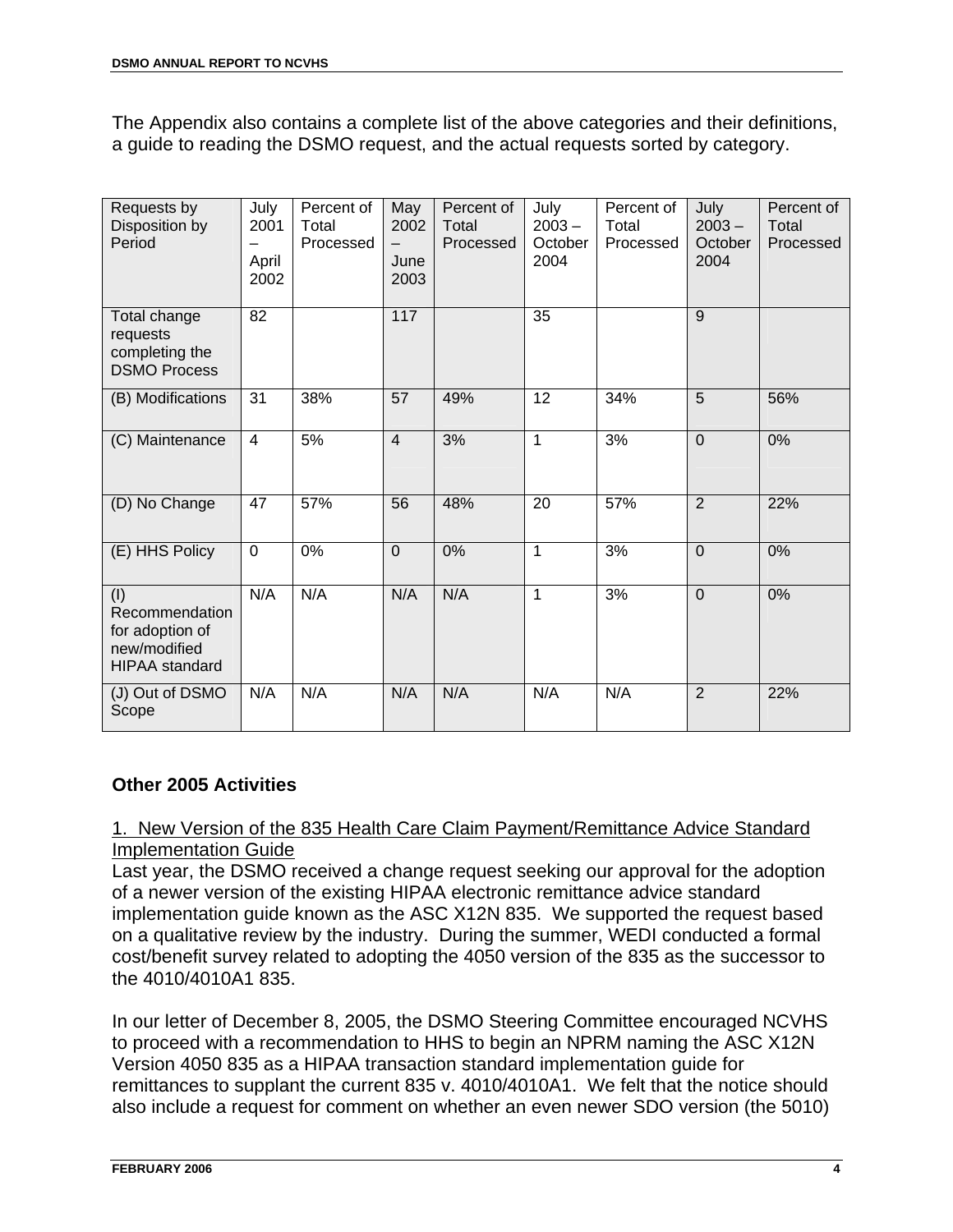should be adopted instead of the 4050 version. We noted that because the 5010 does not represent a substantive change from the 4050, and if public comments indicate that the 5010 would be preferable, the final rule should adopt version 5010 of the 835.

#### 2. Streamlining the Maintenance and Modification Processes

In 2004, the DSMO played an important role in providing recommendations for changes to the adopted standard implementation guides as part of an "emergency" maintenance change process. The SDO members of the DSMO continue to work with HHS to evaluate redundant review and approval processes. This year, the focus has been on ways to "dovetail" the SDO and Federal NPRM comment periods in order to shorten the cycle time for newer versions of an existing standard; this area is still under discussion among the SDOs.

#### **Looking Ahead**

The DSMO will continue its ongoing effort to develop a more predictable, manageable, and efficient change process. We are anticipating the issuance of an NPRM that is intended to solicit comments on an expedited process for updating the HIPAA standard implementation guides. It is our understanding that the NPRM will put forward a definition of "maintenance" under HIPAA and also is to include details on a proposed process to handle "emergency" change requests. The DSMO is ready to make any necessary changes to our change review process to meet the requirements of the final regulation.

New versions of several HIPAA transactions are currently entering the cost/benefit analysis phase in preparation for submission to the DSMO for consideration as updated versions for existing standard implementation guides. The SDOs and WEDI are collaborating to refine the methodology piloted in the 835 survey mentioned earlier. We expect the DSMO activity to intensify in the coming months as the newer versions of the existing HIPAA standards are brought forward.

## **To Close**

This report reflects both completed and ongoing efforts which will be the subject of reports at future NCVHS hearings. The DSMO as a collaborative organization continues to demonstrate its ability to merge both the business and technical perspectives of the transaction standards as well as emergency change and modification/maintenance processes. The DSMO is well positioned to assist the NCVHS and HHS in recommending changes to the HIPAA adopted standards or new HIPAA standards not yet adopted.

Thank you for the opportunity to present our report on behalf of the DSMO.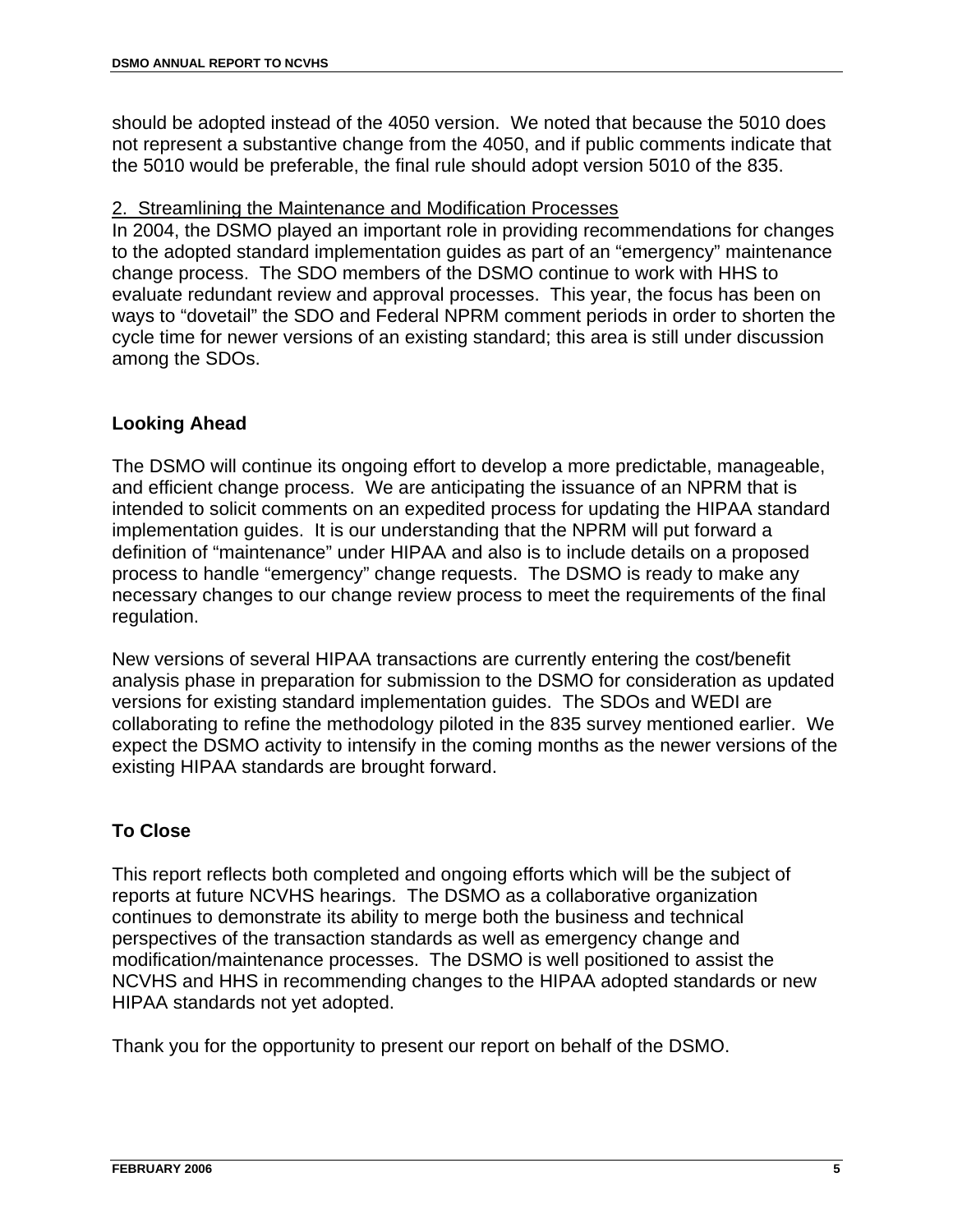# **Annual Report**

**TO**

**NCVHS National Committee on Vital and Health Statistics**

# **February 2006**

**For the period November 2004 through September 2005** 

# **Appendix**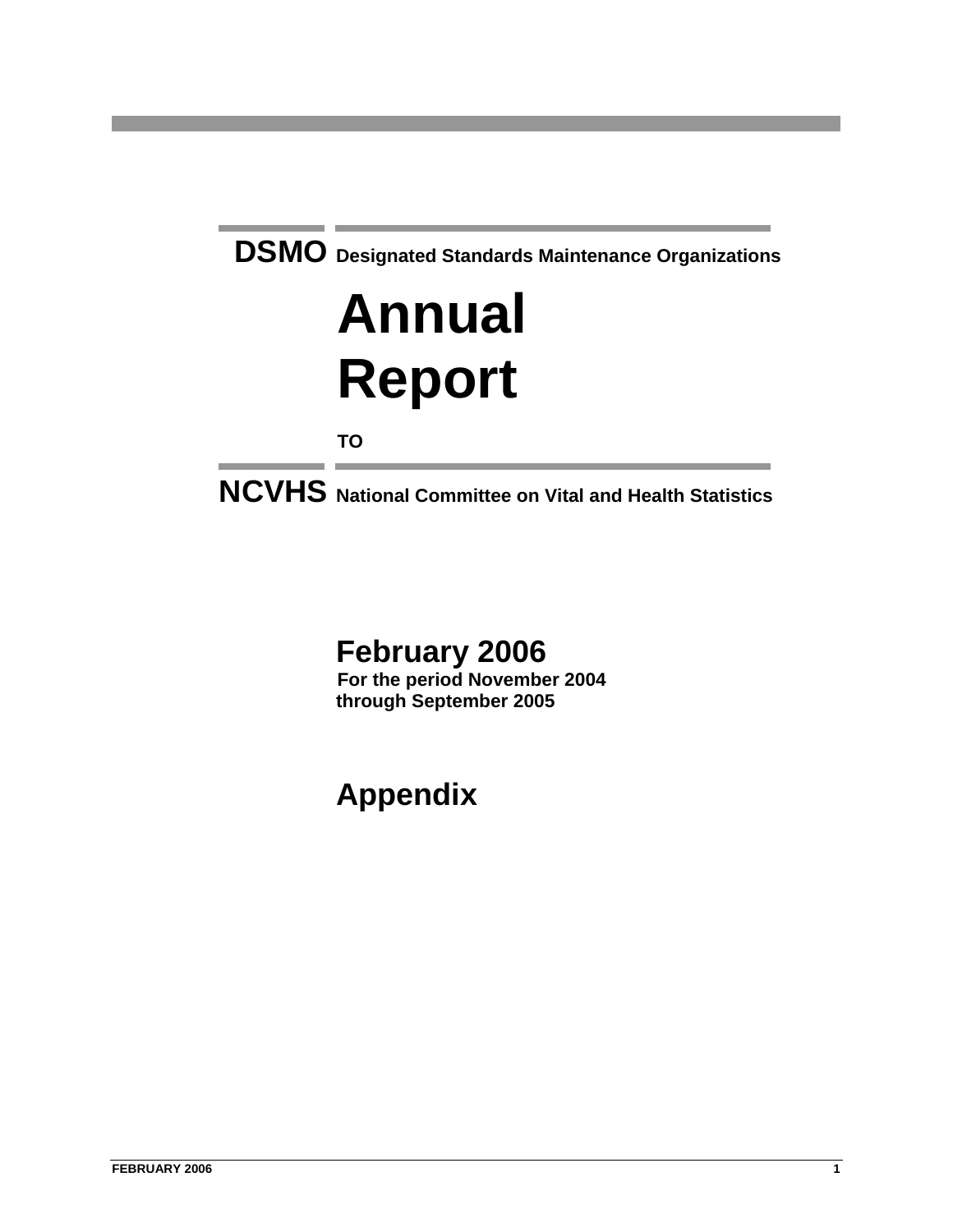The Designated Standards Maintenance Organizations continued a normal working schedule since the previous report dated November 2004. The November 2004 through the September 2005 batches have completed the process. The following totals are for that time period:

- **17** Number of change requests entered
- **6** Withdrawn by administrator before DSMO discussion
- **2** Withdrawn by submitter before DSMO discussion
- **9** Total number completed through the process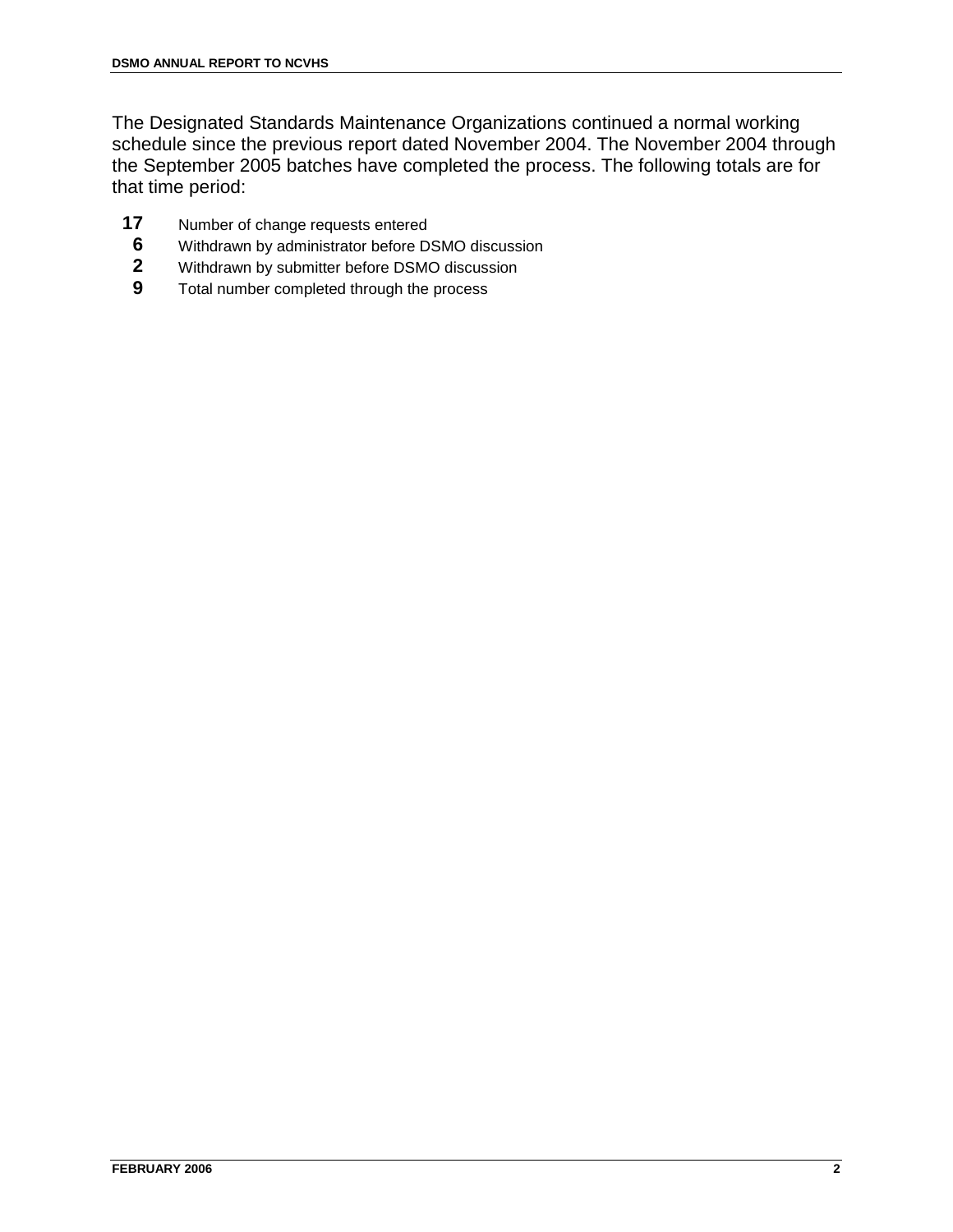The DSMO representatives originally established eight broad categories, lettered A through H. Since then two new categories have been added and labeled I and J. The meaning of all categories follows:

#### **A Modifications necessary to permit compliance with the standard/law**

According to DHHS, necessary items include

1. Something in the adopted standard or implementation specification conflicts with the regulation.

2. A non-existent data element or code set is required by the standard. (removal of data content that is not supported by the healthcare industry any longer)

3. A data element or code set that is critical to the industry's business process has been left out.

4. There is a conflict among different adopted standards

5. There is an internal conflict within a standard (implementation guide).

#### **B Modifications**

Classified as additions or deletions of data elements, internal code list values, segments, loops; changes in usage of segments, data elements, internal code list values; changes in usage notes; changes in repeat counts; changes in formatting notes or explanatory language that do not fall into Category A.

#### **C Maintenance**

Classified as items that do not impact the implementation of the transaction. Items classified as Maintenance will require no further DSMO actions. Items are to follow the SDO process.

#### **D No Change**

Classified as items that the implementation guides do meet the needs requested, or did go through the consensus building process originally to meet need. May request follow up by the submitter for further action.

#### **E DHHS Policy**

Classified as items that require follow up by the Department of Health and Human Services in regards to the Final Rule.

#### **F Withdrawn by Submitter**

Classified as items that have been removed from Change Request System consideration.

#### **G Appeal**

Classified as items where the DSMOs did not reach consensus on response and will follow the appeal process.

#### **H Industry Comment Request Process**

Classified as items that require comments from the industry to determine consensus.

#### **I Recommendation for adoption of new/modified HIPAA standard**

Classified as items that result in the recommendation to the National Committee on Vital and Health Statistics for the adoption of a new/modified HIPAA standard. Examples might include a request for a new transaction, or a new version or release of an already-named standard for a given transaction(s).

#### **J Out of DSMO Scope**

Classified as items that are not in the scope of the DSMO. An example is change requests for modifications to transactions not named in HIPAA.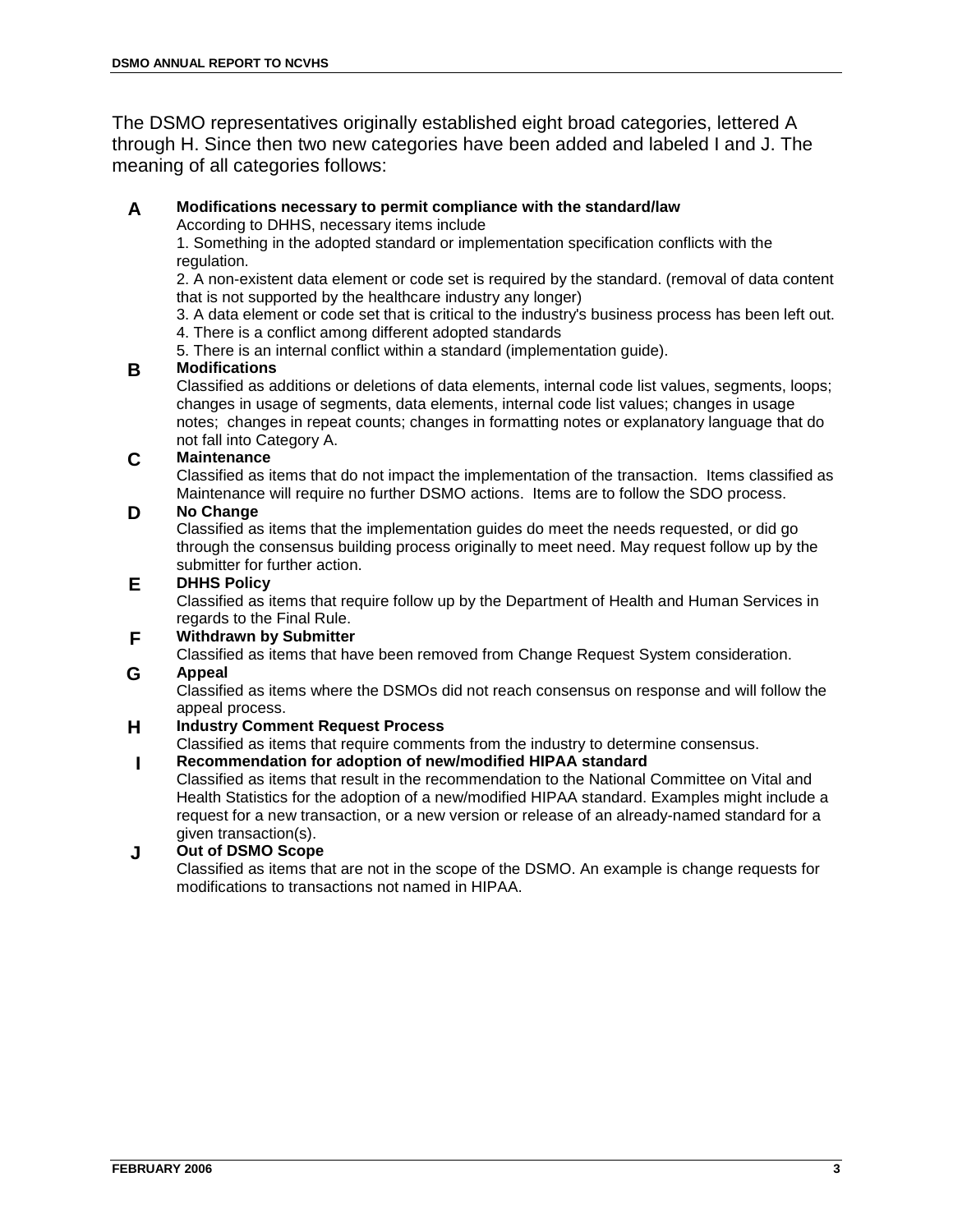The change requests that have completed the DSMO process for the specified time period are assigned to five of the categories listed above. The following totals are for the **9** completed change requests:

- **B** 5 change requests assigned to this category
- **D** 2 change requests assigned to this category
- **J** 2 change requests assigned to this category

The remainder of this document contains details for the **9** change requests that have completed the DSMO process. Three sections follow, one for each of the DSMO categories, containing the following types of information:

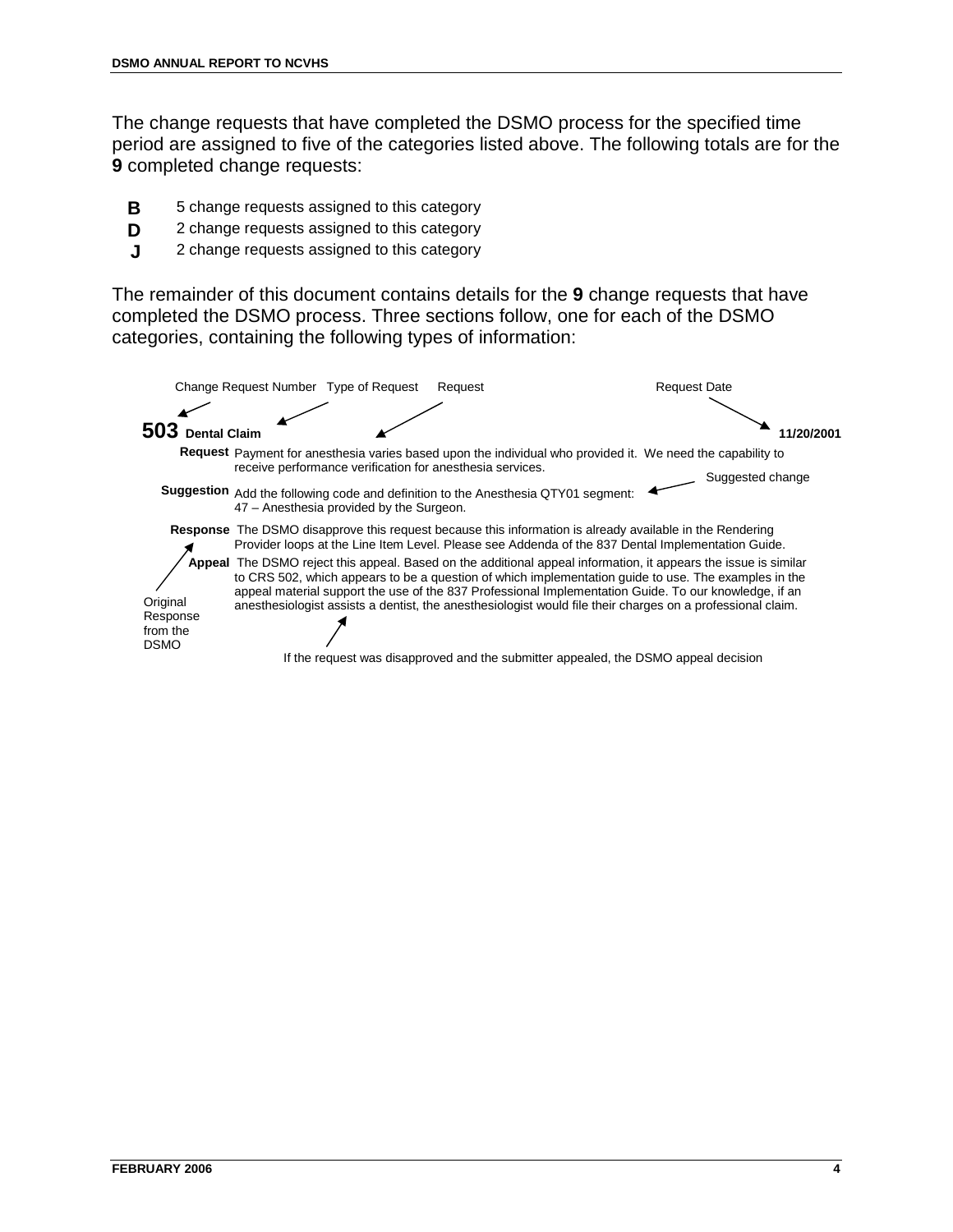# **Annual Report**

**TO**

**NCVHS National Committee on Vital and Health Statistics**

## **February 2006**

**For the period November 2004 through September 2005**

# **Category B**

## **Modifications**

Classified as additions or deletions of data elements, internal code list values, segments, loops; changes in usage of segments, data elements, internal code list values; changes in usage notes; changes in repeat counts; changes in formatting notes or explanatory language that do not fall into Category A.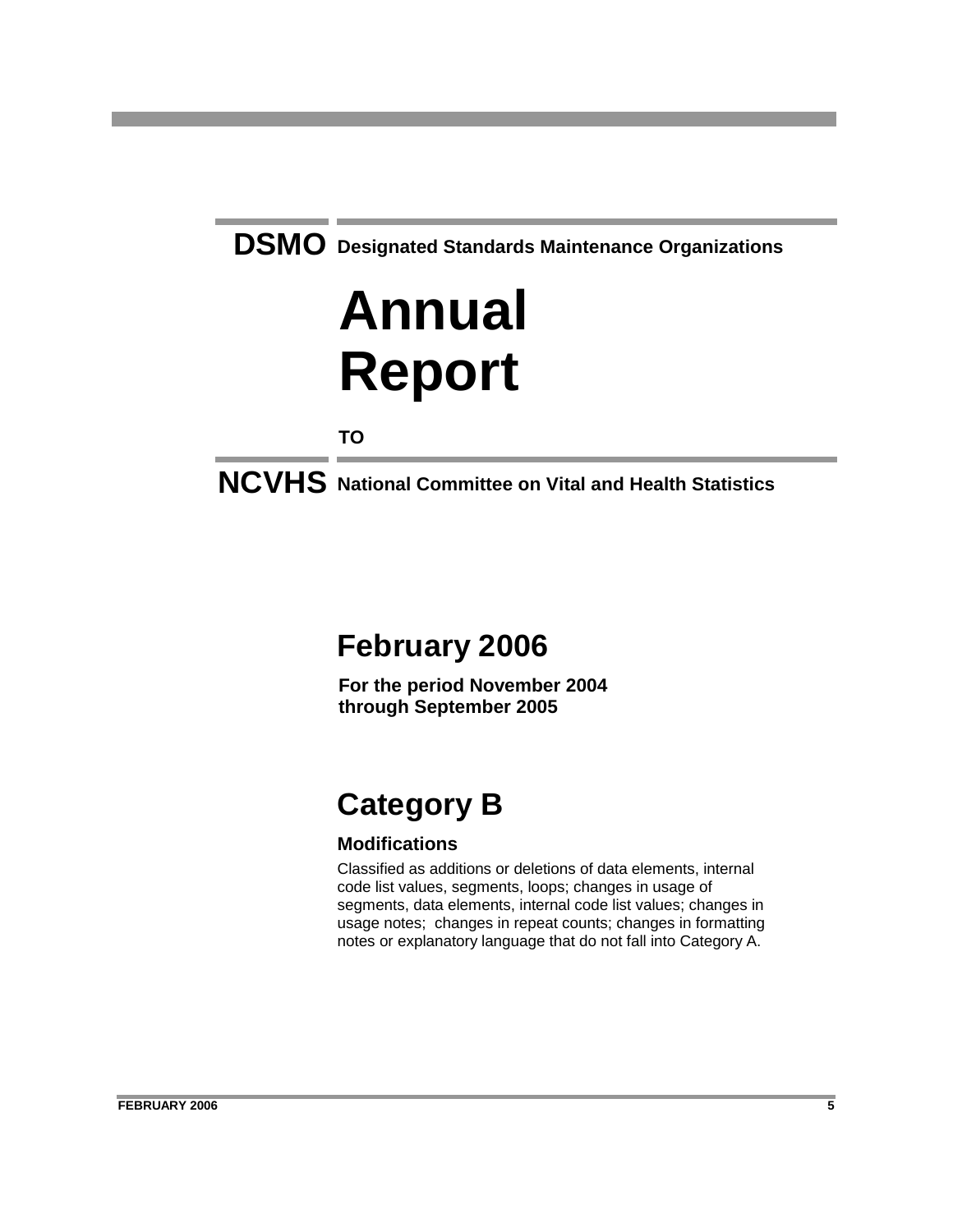### **1013 Enrollment in a Health Plan 10/13/2004**

- Request Pre-existing condition applies to all new members and dependents enrolled in the Oklahoma State and Education Employees Group Insruance Board health plan. There are instances when Pre-EX needs to be waived but there is no indicator in the 834 for waiving pre-existing conditions.
- **Suggestion** 1. Implement an indicator which would waive pre-existing
- Response Approve. The DSMO recommend that X12N verify the pre-existing information flows with the eligibility transaction as well as the requested 834.

#### **1015 Payment of a Health Care Claim 10/26/2004**

Request The way the imp guide is written - there's no way for the payer to say "no middle initial" and not violate an X12 rule. Bottomline to me as a provider - every time a payer does this - my 835 FAILS in validation... and has to be manually handled.

The scenario is John Z Doe is the patients Name - but the payer system has him listed as John Doe - and thus his Benefits are under his name withoug a middle initial.

Provider submits the claim WITH the "Z" in the middle name, and the payer wants to report back that there is no middle initial.

Here's the problem in an example: Patient name John Z Doe - payer has John Doe:

NM1|74|1~ - invalid since there's not any NM03, 04, or 05 data

NM1|74|1||| ~ - invalid - leading spaces not allowed, excess delimiters

NM1|74|1|Doe|John~ - violates the guide as Doe and John were correct - however - this would tell me the "Z" is what is NOT on the payer system - if the IG were to be worded to allow this (i.e. report the full name as the payer has it on their system).

- **Suggestion** The IG needs to be clear about usage:
- Response Approve. The DSMO agree that further clarification is needed and will be incorporated into the next guide. The DSMO recommend that X12N take into account the submitter's suggestion: "suggest that the guide then define the appropriate way to report - and to eliminate any ambiguity, suggest that the full NM1 segment - at least when it's a name - that the first, last, AND middle initial be reported as the payer has it allowing the provider to compare and identify if the first, last or middle is what's different - don't leave it to interpretation." to determine the most appropriate clarification.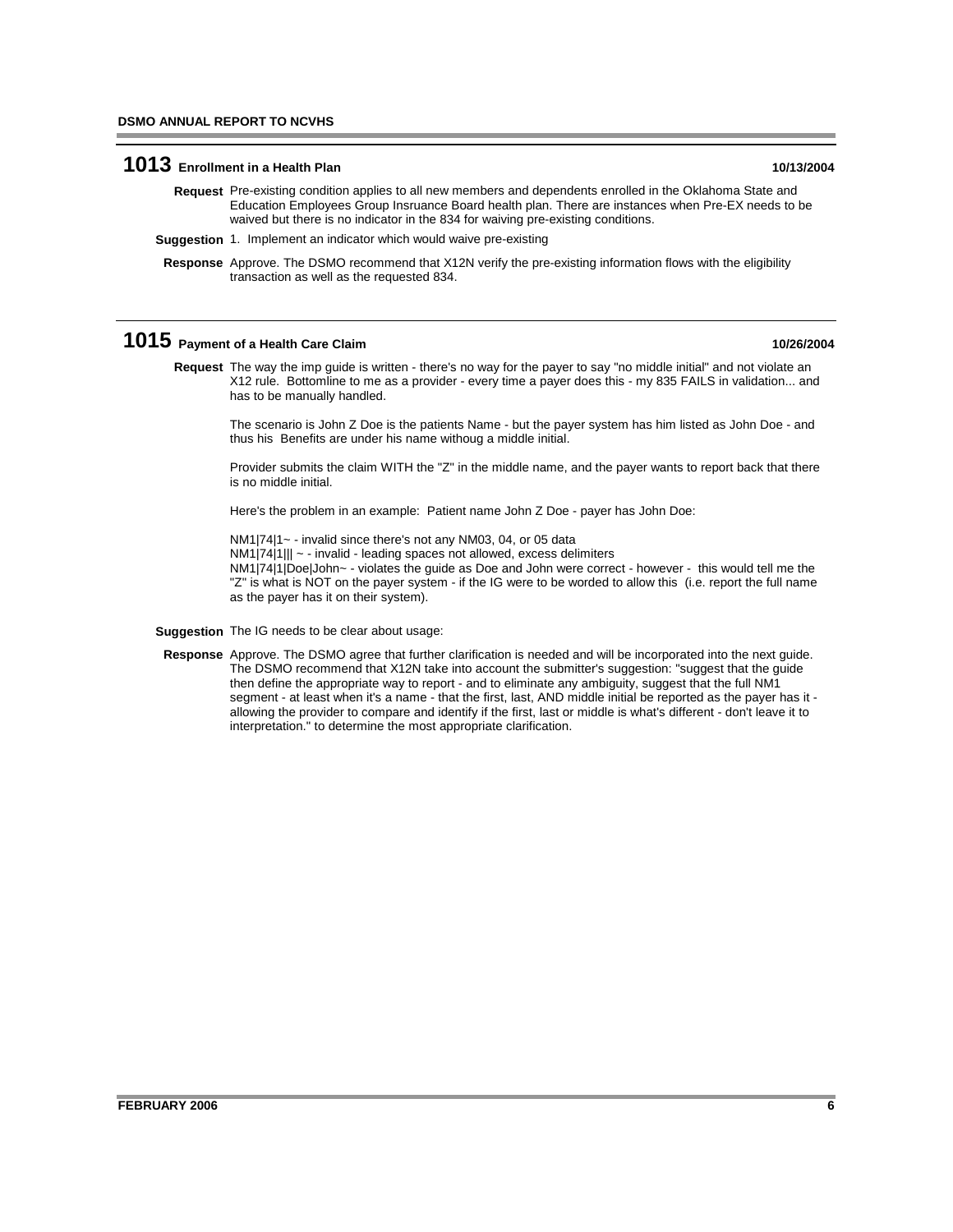#### **1017** Premium Payment to a Health Plan 12/17/2004

- Request Implementation Specification as written can not be used with National Provider Identifier (NPI). Page 73 [unmodified by Addenda] of 004010X061 specifies a value of "65" in ENT03 to indicate the National Employer Identifier is contained in ENT04. A value of "65" is not contained in Data Element 66 in X12 version 004010 ... or any later main versions to date for that matter. It appears the best value for ENT03 would be "24"; however, "24" is not listed in the Implemenation Specification as a valid value for this data element. Since it appears changes to future versions of this Implementation Specification will not be adopted for HIPAA in time to support the compliance dates for the NPI, a version 004010 change is required.
- **Suggestion** Update 004010X061 to allow a value of "24" in ENT03 in loop 2000A.
- Response Approved. The DSMO has recommended this change be incorporated into a future implementation guide. The current implementation guide version cannot be modified.

Appeal Denied: **Appeal**

There is an HIPAA Interpretation Request (HIR) on the X12N Web Portal Website. Item 163 on this topic. At this time, the time, effort and cost does not bear the need for an addenda. Portal <a href="http://www.x12n.org/portal/" target="\_new">url:http://www.x12n.org/portal/</a> "Question: Page 73 of 004010X061 specifies a value of "65" in ENT03 to indicate the National Employer Identifier is contained in ENT04. A value of "65" is not contained in Data Element 66 in version 004010 ... or version 005010 for that matter. What value should be used in ENT03? [Note: Some untraceable sources at this time have stated to use a value of "24" in ENT03; however, "24" is not listed as a valid value in the referenced IG.]

#### Portal Response:

We recognize that we have a technical error, where the Implementation Guide requires the use code 65 once the National Employer Identifier is adopted. But, code 65 was never added to the standard. Consequently, use of the code 65 is not permissible, without violating the standard.

#### Portal Recommendation:

Since the standard and the Implementation Guide both support code FI, we recommend that as a work around solution, code FI should be used to identify the new National Employer Identifier. This is not all that illogical, since FI is the code for the Employer Tax Identifier, and as it turns out the National Employer Identifier is also the Federal Tax Identifier."

### **1023 Enrollment in a Health Plan 2/3/2005**

Request The COBRA Qualifying Event Code (INS07) in the 834 IG does not provide codes for voluntary termination or retirement, which are required qualifying events under COBRA Law.

**Suggestion** Add codes 9 and 10 for the INS07 to include voluntary termination and retirement.

**Response** Approve. The appropriate codes will be added to the INS07 in a future implementation guide.

#### **1027** Pertaining to more than one, or not sure **1027** Pertaining to more than one, or not sure

- Request Payer entering arrangement with Financial custodian for HDHP (HSA). Financial custodian will issue credit card. Member will use credit card at point of service. Agreement is for payer to send claims liability and cost share data to the Financial custodian, who will then match to their credit card authorization file, and if matched, provide settlement to the merchant (provider). Match process can result in full match, no match or soft match. Potential for better match processing and better experience if we can identify a mechanism for provider to enter the credit card autghorization number and "swipe" date on the 837's. Currently no field available to provide these data elements. More background available on request.
- **Suggestion** 1) Create a new qualifier for the PWK segment and allow the info to be entered in PWK area?
- Response Approved. The DSMO agrees that additional functionality with respect to HSAs is necessary. The business processes need to be more fully understood. The requestor lists several alternatives. The DSMO recommends that the submitter, with other business principals, and appropriate SDOs, and WEDI, evaluate the options and develop a suitable solution for the standards.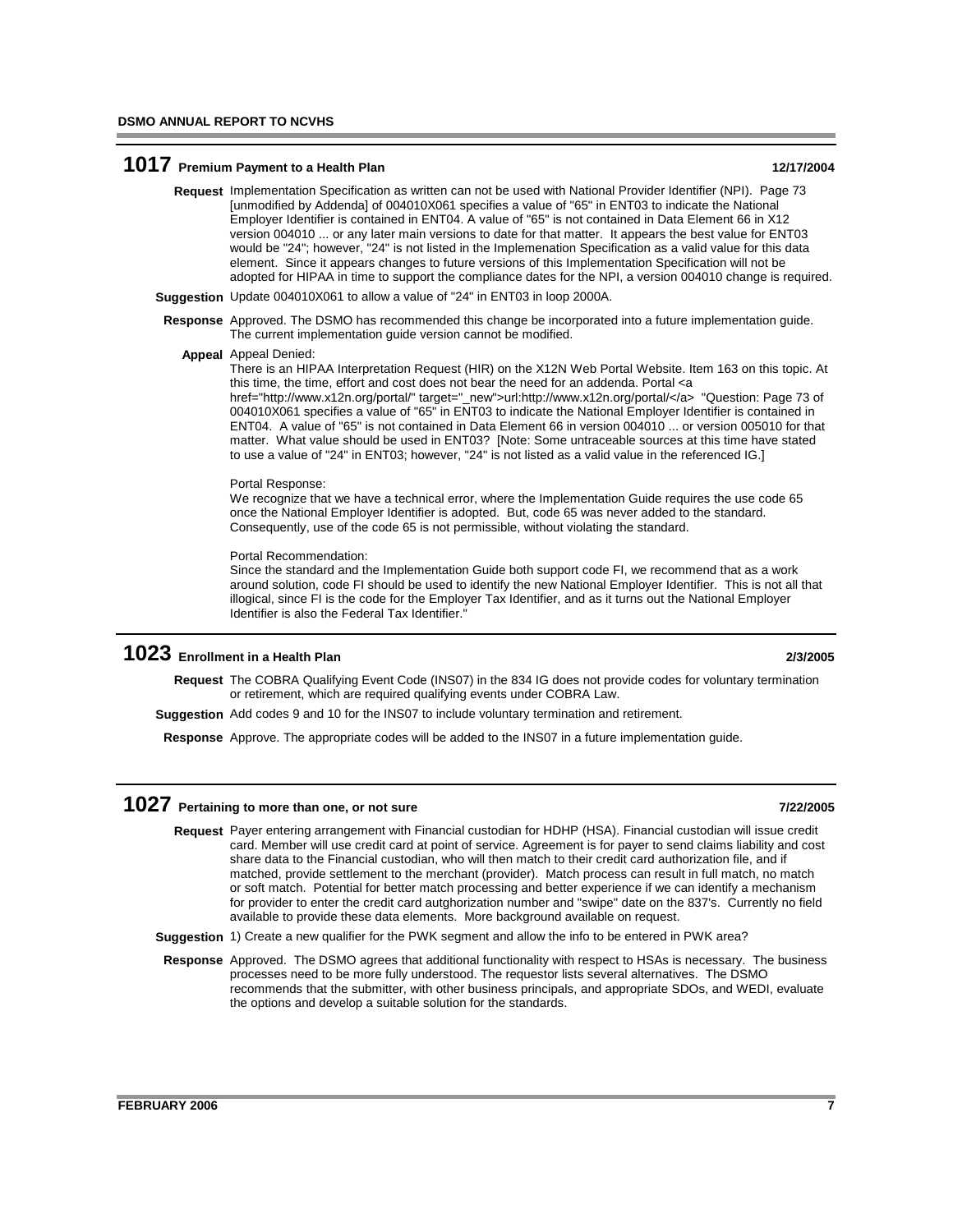# **Annual Report**

**TO**

**NCVHS National Committee on Vital and Health Statistics**

## **February 2006**

**For the period November 2004 through September 2005**

# **Category D**

## **No Change**

Classified as items that the implementation guides do meet the needs requested, or did go through the consensus building process originally to meet need. May request follow up by the submitter for further action.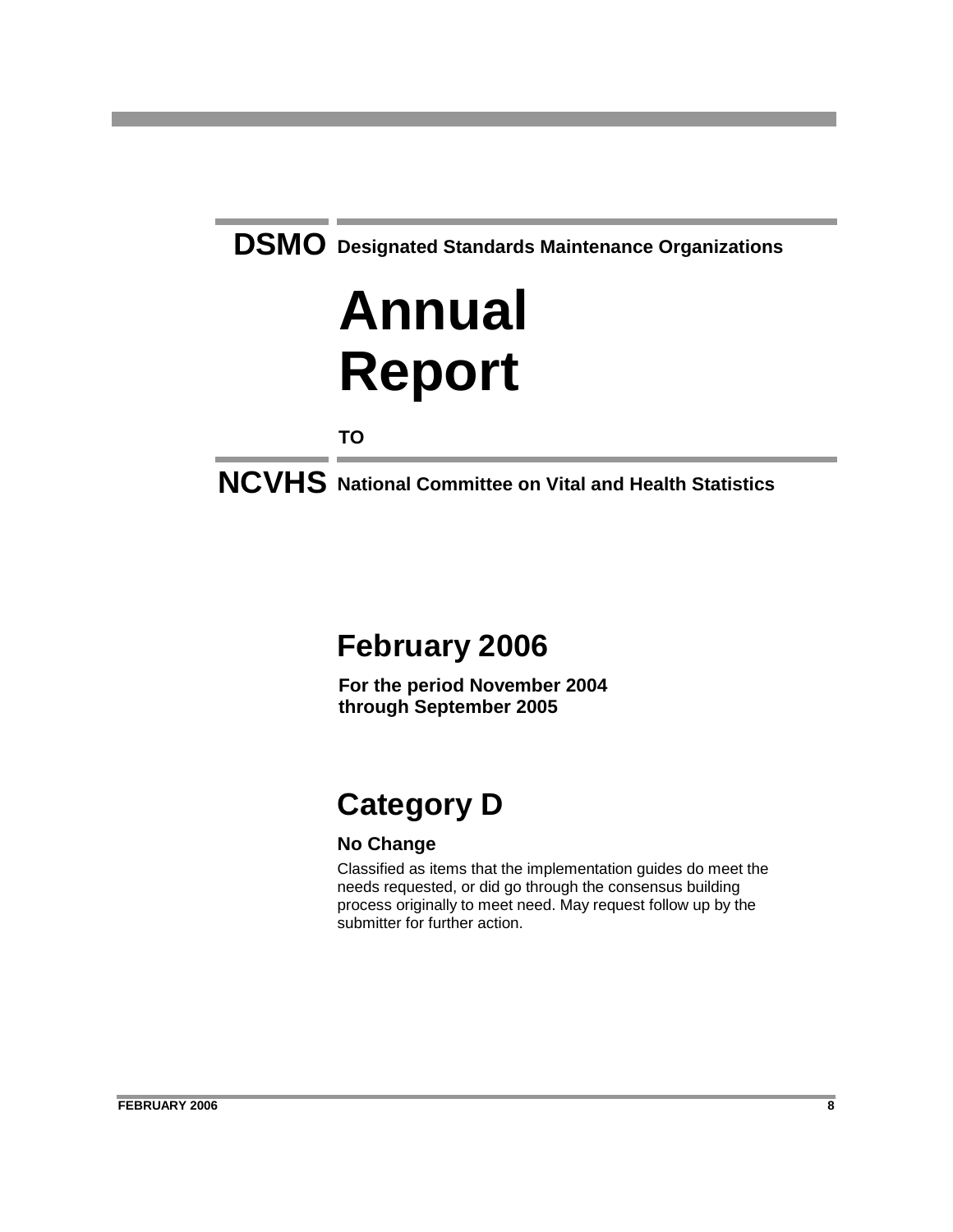#### **1016 Professional Claim (HCFA 1500) 12/16/2004**

Request It is not possible to report tooth numbers in the 837 professional transaction for MEDICAL claims. This is principally a wisdom tooth issue but also relates to traumatic dental injuries that fall under the coverage umbrella of a medical carrier. This specificity is also needed for coordination of benefits to allow a primary medical carrier to report tooth specific information to a secondary dental carrier.

These types of claims are filed by Oral and Maxillofacial Surgeons. Oral and Maxillofacial surgery is a recognized specialty of both the medical and dental profession. It encompasses the surgical and related treatment of diseases, injuries and defects involving both the functional and esthetic aspects of the hard and soft tissues of the head, face, mouth, teeth, gums, jaws, and neck. Practitioners in this discipline hold a DDS degree or both a DDS degree and an MD degree.

There are about 7000 Oral and Maxillofacial Surgeons in the United States. Clearly more than 90% of the offices file both medical and dental insurance claims. The average Oral and Maxillofacial Surgery practice treats 1600 patients per year. The mix of medical and dental claims varies based upon the local and regional variations in plan design for impacted wisdom teeth. Based upon surveys of Oral and Maxillofacial Surgeons, Oral and Maxillofacial Surgery offices typically average 30% medical claims. It has been estimated that there are 1,512,000 total submitted claims filed reporting impacted wisdom teeth to medical carriers per year.

Because of geographic variation and new plan designs, many Oral and Maxillofacial Surgeons are reporting to the American Association of Oral and Maxillofacial Surgeons (AAOMS) that dental plans are often requesting denials from the primary medical plan before considering the dental claim for impacted teeth. This coordination of benefit issue is one of the driving forces for the need for this line item specificity of tooth numbers so that medical and dental carriers can adjudicate claims properly.

This estimate does not include all the claims submitted to the industry by dentists for accidental injuries to natural teeth, which would also be reported as medical claims. It also does not include full mouth extractions on medically compromised patients that require extractions submitted to medical carriers for covered services for transplants, heart valve surgery, chemotherapy, and pre head and neck radiation therapy for cancer patients.

**Suggestion** Need to make the appropriate changes to the 837 professional guide in order for tooth numbers to be reporte

Response The DSMO recommend no change to the implementation guide; however, the DSMO have been in contact with the submitter and have recommended a solution outside of the implementation guide be sought (e.g. appropriate modifiers to the HCPCS codes that would report tooth numbers at the line level).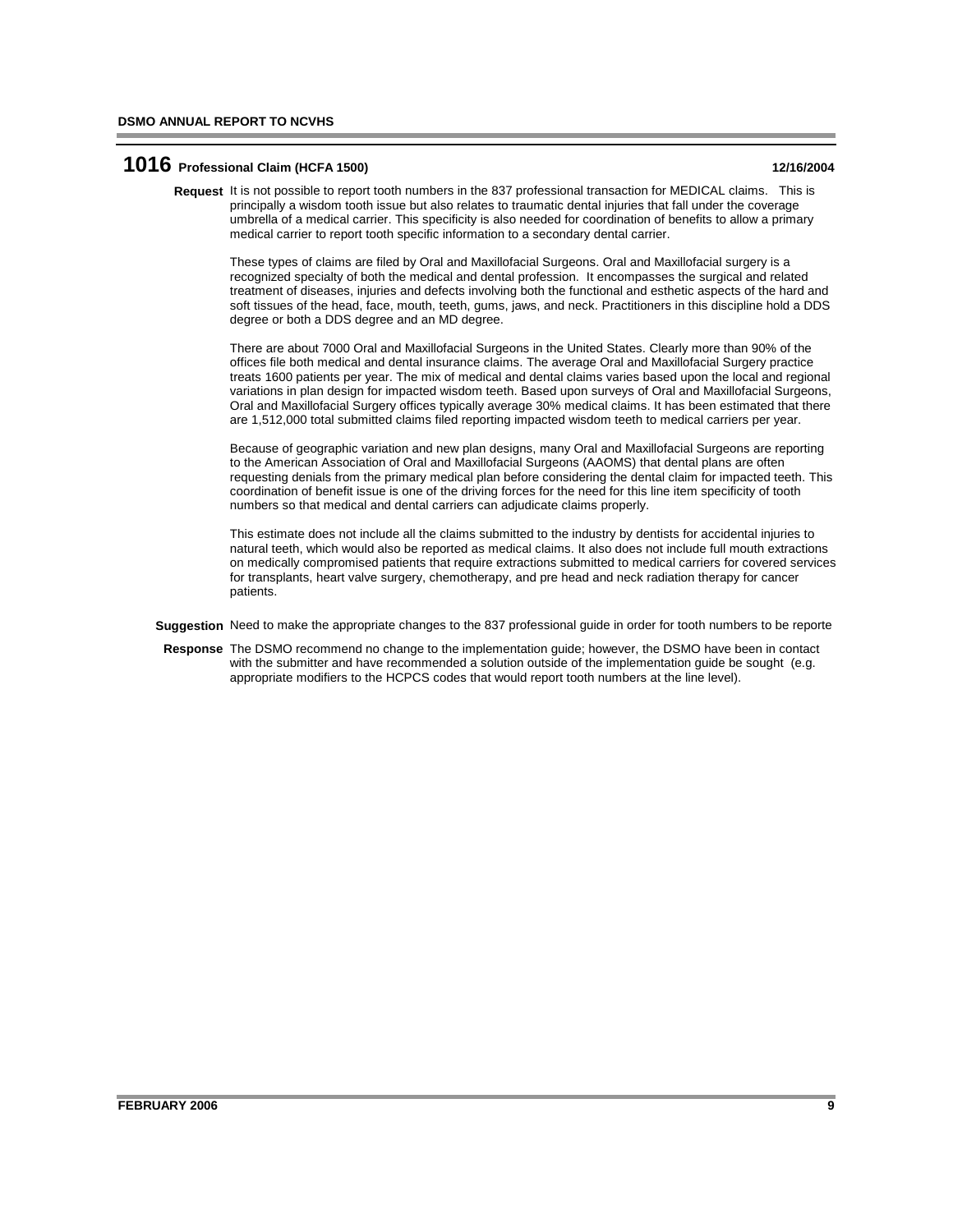#### **1025 Enrollment in a Health Plan 6/15/2005**

TPA's are legally liable for reporting changes in eligibility to payers even when that change occurs in a prior **Request** period of coverage, but there is no facility in 834 to specify a change to a prior period of coverage without terminating coverage. The Loop 2300 DTP 349 date is interpreted as a benefit termination date even when the maintenance type is change and even though there's a Loop 2300 HD maintenance type that specifically indicates termination. There's no other DTP code to indicate a benefit change end date without termination.

Here's an example of the kind of retroactive change that would require a benefit change begin and a benefit change end date without a termination of coverage:

Let's say that over the course of the year, we had sent the following eligibility for a participant: 1/1/2005 – PPO coverage at single level 3/1/2005 – HMO coverage at family level 4/1/2005 – Back to PPO coverage but at family level

At this point, there's a period from 1/1/2005 to 2/28/2005 of single PPO coverage and a period from 3/1/2005 to 3/31/2005 of family HMO coverage, and a period of 4/1/2005 and forward with family PPO coverage.

Now the employer realizes that (oops!) the employee was in a zip code that wasn't covered for PPO coverage from 2/1/2005 to 2/28/2005, but all other periods of coverage are correct. He needed to be in HMO coverage from 2/1/2005 to 2/28/2005. Somehow we have to be able to send a change request that ONLY affects the 2/1/2005 to 2/28/2005 period without terminating the coverage entirely. Under the current spec, if we send HD\*001\*\*HMO\*HMO PLAN CODE\*EMP~DTP\*348\*20050201~DTP\*349\*20050228~, this will TERMINATE coverage as of 2/28/2005 instead of just changing the coverage during that period, even though the maintenance type is 001 and not 024!

**Suggestion** 1) Allow 2300/DTP 349 to be interpreted as change end date when the 2300/HD maintenance type is change

Response Disapproved. The ability to report changes in eligibility to a prior period of coverage can be handled within the existing framework without terminating existing coverage. The loop 2300 DTP 349 date should be interpreted as a benefit termination date, since that is what the example indicates, which is the termination of a particular benefit, even though the date is changing from that was previously reported. The example also indicates that coverage switched from PPO to HMO and then back to PPO. Section 2.5 Termination documents the following:

 "In the case of a transfer from one coverage to another, it is necessary to terminate the old coverage and then add the new coverage. An add to a new coverage must never be assumed to result in the automatic termination of the prior coverage."

 "If the termination date is passed at the HD level for any member; the DTP segment in position 270, loop 2300; then coverage for that specific insurance product for that member will be terminated, effective on that date. Coverage for other insurance products for that member will not be affected nor will coverage for other members linked to the same subscriber."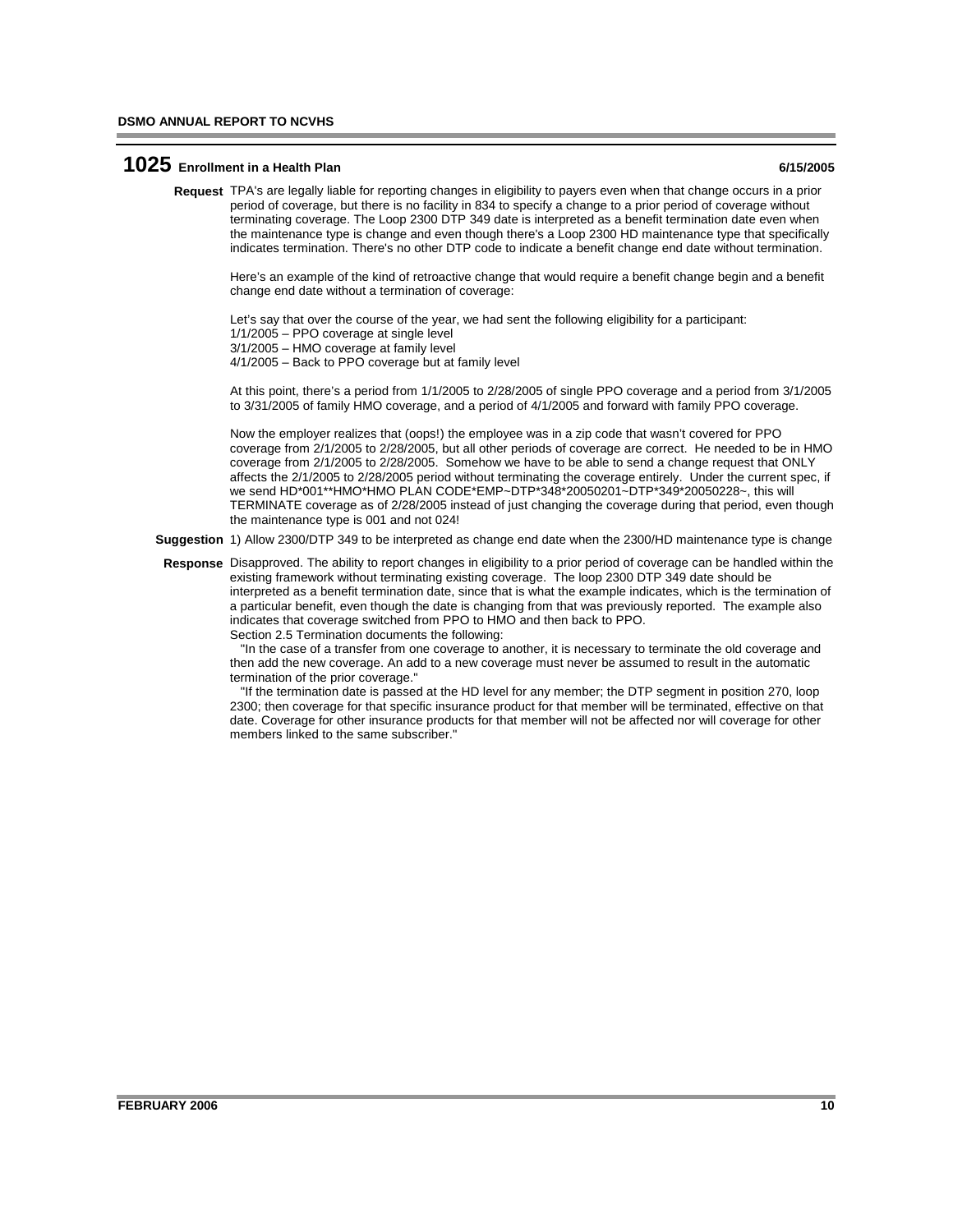# **Annual Report**

**TO**

**NCVHS National Committee on Vital and Health Statistics**

## **February 2006**

**For the period November 2004 through September 2005**

# **Category J**

## **Out of DSMO Scope**

Classified as items that are not in the scope of the DSMO. An example is change requests for modifications to transactions not named in HIPAA.